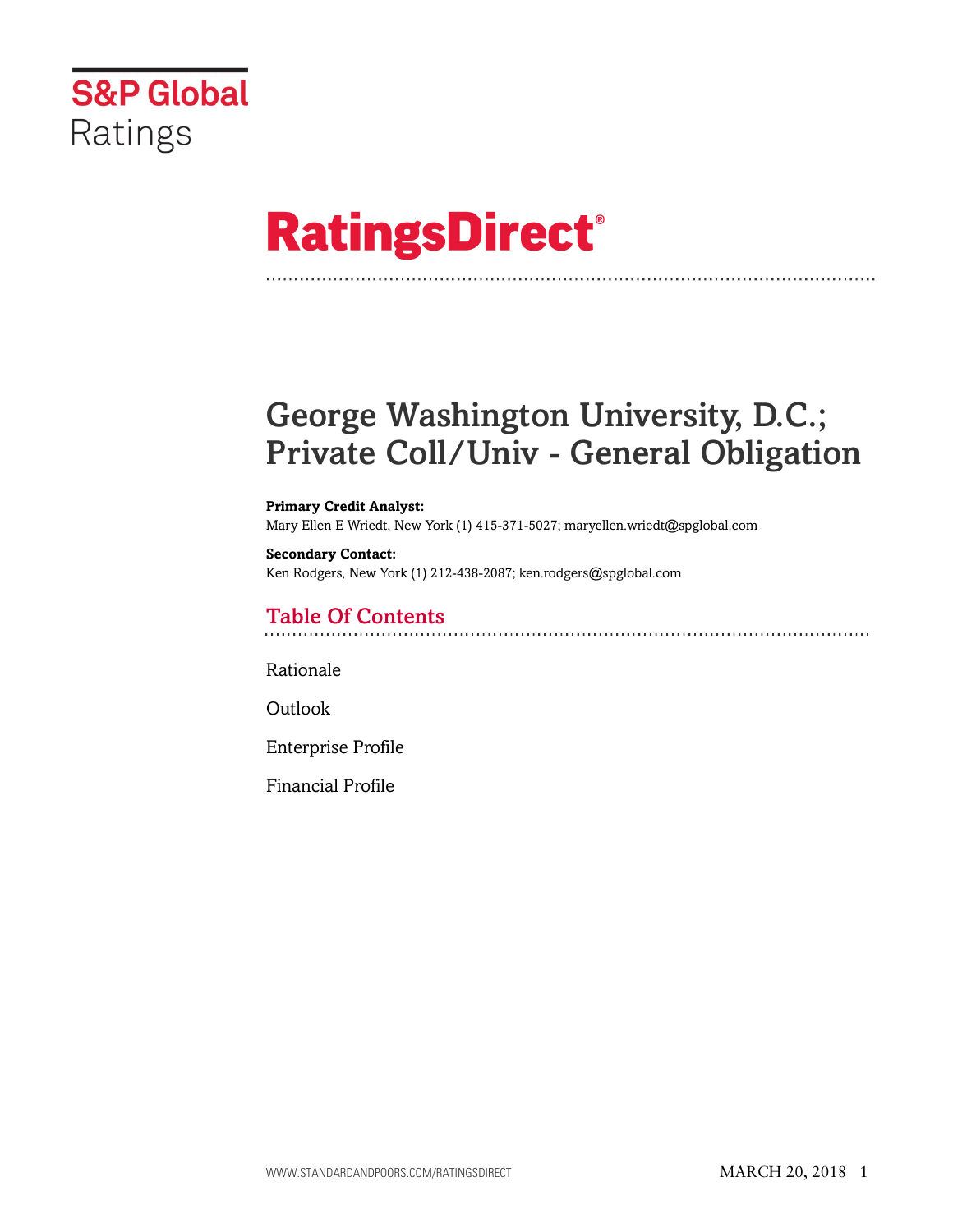# George Washington University, D.C.; Private Coll/Univ - General Obligation

| <b>Credit Profile</b>                                             |              |          |  |  |  |  |  |
|-------------------------------------------------------------------|--------------|----------|--|--|--|--|--|
| US\$793.0 mil Taxable Bonds ser 2018 due 09/15/2048               |              |          |  |  |  |  |  |
| Long Term Rating                                                  | $A+$ /Stable | New      |  |  |  |  |  |
| George Washington Univ 2009, 2010, 2011, 2011A, 2012, 2012A, 2013 |              |          |  |  |  |  |  |
| Long Term Rating                                                  | $A+$ /Stable | Affirmed |  |  |  |  |  |

# <span id="page-1-0"></span>Rationale

S&P Global Ratings assigned its 'A+' long-term rating to the \$793 million series 2018 taxable bonds issued by George Washington University (GWU), D.C. At the same time, we affirmed our 'A+' long-term rating on GWU's various series of outstanding taxable bonds. The outlook is stable.

Our rating reflects our belief that GWU's enterprise profile is very strong as a comprehensive research university, with more than half of its enrollment coming from its graduate and professional programs (law and engineering, among other disciplines), and with a total enrollment that has grown over the past five years. Also, the rating reflects our view that the university's financial profile is strong, characterized by improved operating profitability and high debt, with some susceptibility due to the frequent use of bullet maturities. The combined enterprise and financial profile lead to an initial indicative standalone credit profile of 'a+' and a final long-term rating of 'A+'. We expect the university will continue its positive operating margins and strong financial performance, with no additional debt issuance in the near term.

The rating further reflects our view of the university's:

- Growing enrollment, with full-time undergraduate enrollment increasing over the past four years and graduate enrollment increasing over the past three years;
- Good revenue diversity, with tuition and fees accounting for slightly less than two-thirds of revenue, and with a quarter of revenue coming from grants and contracts, private gifts, and auxiliary operations;
- Sizable moneys received from its research programs; and
- Impressive budget strategy to grow revenues, align costs, and grow reserves.

In our opinion, partially offsetting credit factors include:

- Only adequate available (expendable) resources to operating expenses and debt;
- High capital spending over the past four years to renovate and expand campus facilities, including a new, \$275 million science and engineering facility that opened in early 2015; a new, \$75 million public health building that opened in May 2014; a 12-story, 898-bed student residence hall that opened in fall 2016; and the acquisition and current renovation of the Corcoran Building;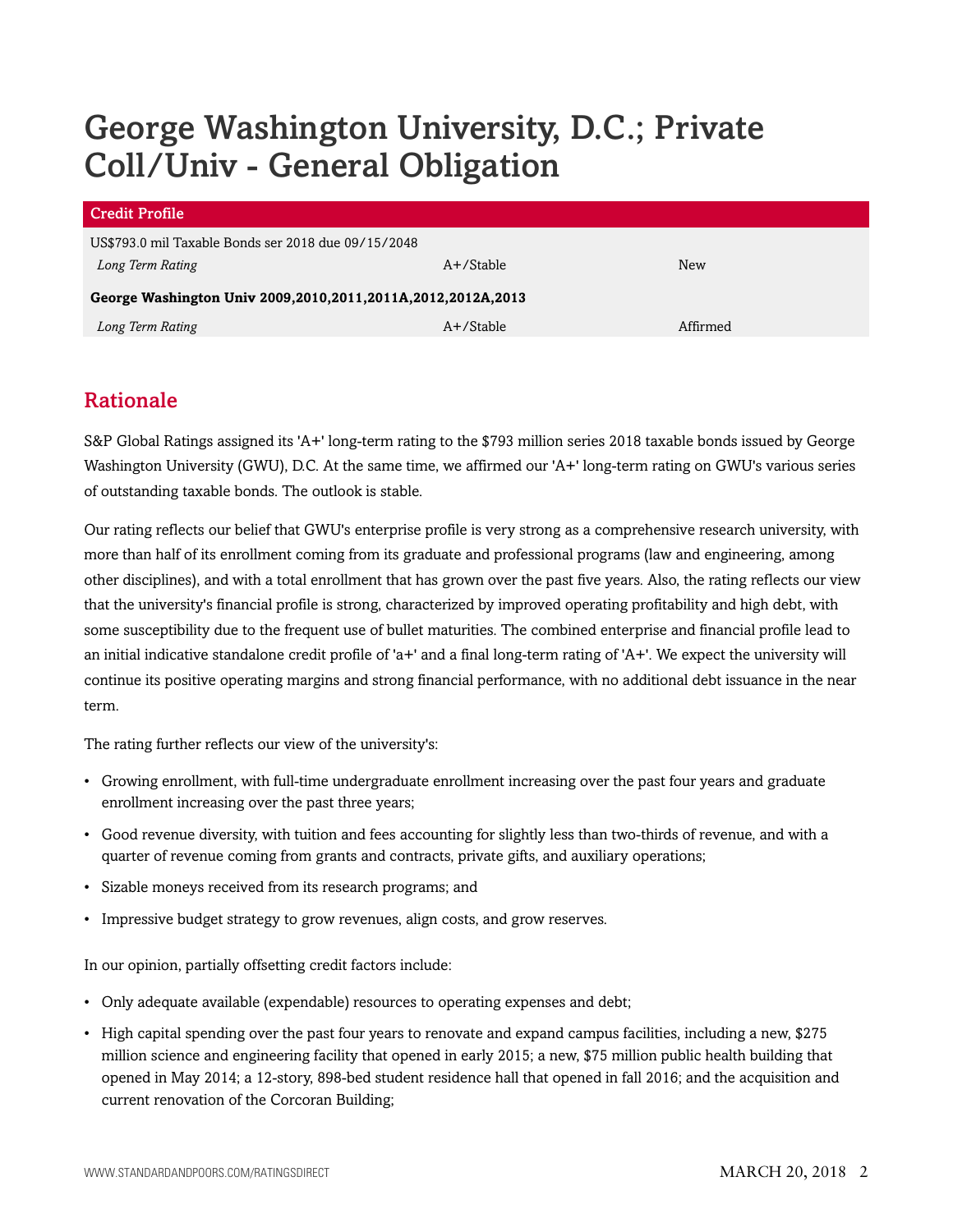- A high 8.8% pro forma maximum annual debt service (MADS) burden, with most debt typically issued as taxable debt and having bullet maturities; and
- An investment portfolio with a heavy allocation to real estate, which we typically view as a less liquid asset.

The series 2018 bonds and all outstanding debt is a general obligation of the university. The series 2018 taxable bonds are expected to be offered with a bullet maturity of 30 years. The series 2018 bonds include \$250 million for a residence hall project and academic programming initiatives, with the balance for debt refinancing and cost of issuance. GWU's pro forma long-term debt following this issuance will total approximately \$1.85 billion. GWU has issued no direct placement debt with banks or other financial institutions and has no swaps in place on any of its debt obligations. Management indicated that the university does not plan to issue additional new-money debt backed by its general obligation (GO) pledge during the next two years.

## <span id="page-2-0"></span>**Outlook**

The stable outlook reflects S&P Global Ratings' expectation that during the next two years, the university's enrollment will increase slightly, financial operations on a full-accrual basis will remain positive, and expendable resource (ER) ratios relative to operations and debt will increase somewhat. We also assume there will be no additional new-money debt issuance without a commensurate increase in ER.

#### Downside scenario

A lower rating could result from an unexpected enrollment decline, substantially weaker financial operating performance, lack of growth in ER, or a measurable increase in debt.

#### Upside scenario

We believe it is unlikely GWU will increase its ER sufficiently during the two-year outlook period to warrant an upgrade. However, any consideration of an upgrade would be predicated upon firmer financial operating performance on a full-accrual basis and a significant improvement in ER in relationship to operations and debt.

### <span id="page-2-1"></span>Enterprise Profile

#### Industry risk

Industry risk addresses the higher education sector's overall cyclicality, competitive risk, and growth by applying various stress scenarios and evaluating barriers to entry, levels and trends of profitability, substitution risk, and growth trends observed in the industry. We believe the higher education sector represents a low credit risk when compared with other industries and sectors.

#### Economic fundamentals

In our view, GWU has fairly strong geographic diversity, as we understand that approximately 70% of its students come from outside the D.C, Maryland, and Virginia region. Therefore, our assessment of GWU's economic fundamentals is anchored by the U.S. GDP per capita of \$53,701.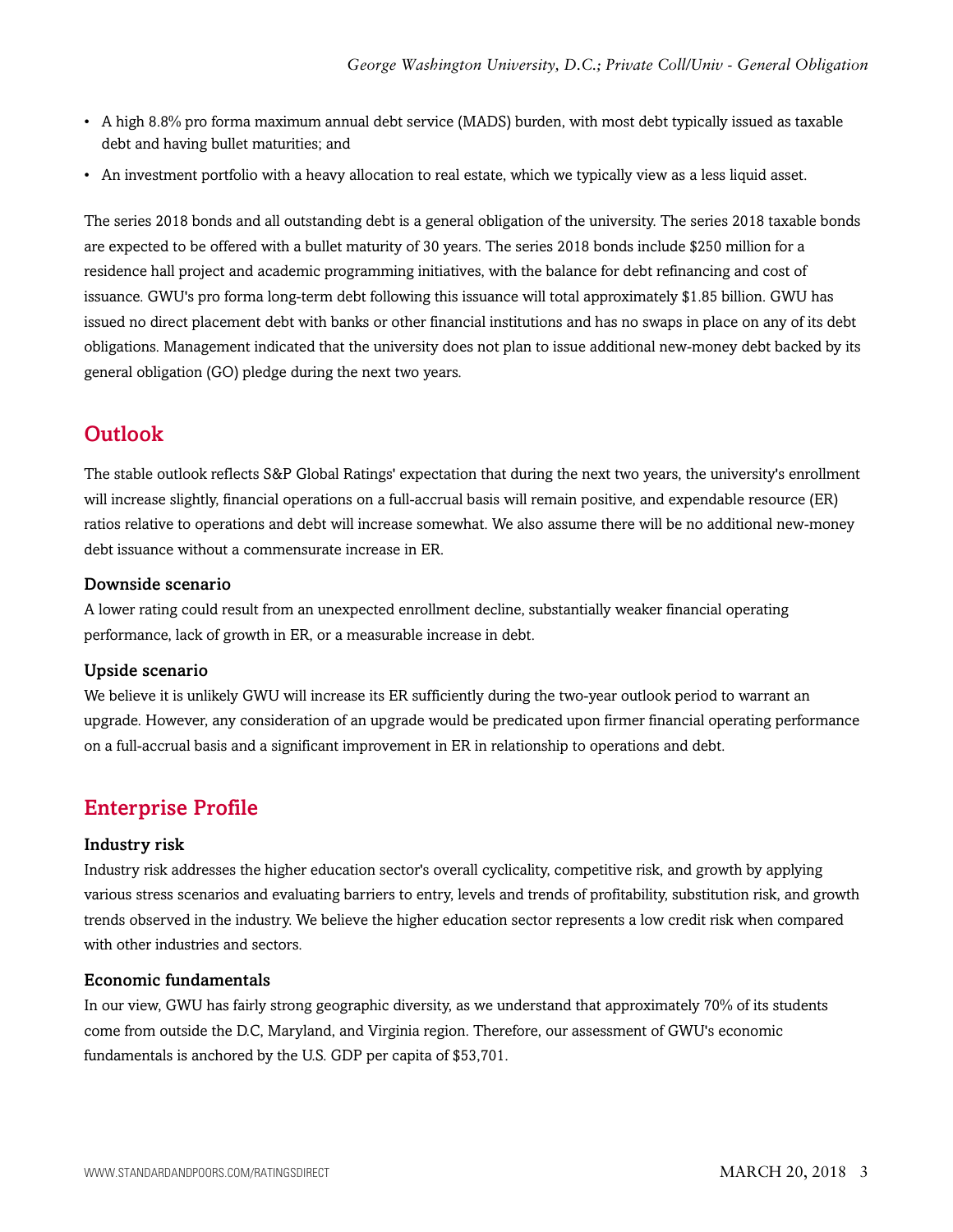#### Market position and demand

GWU was established in 1821 as Columbian College by an act of Congress, and in 1904, its name was changed to The George Washington University. Its main campus is in the Foggy Bottom neighborhood in northwest Washington, D.C., with additional facilities in the Mount Vernon Campus in D.C. and the Virginia Science and Technology Campus located in Loudoun County, Va. The university currently enrolls just under 28,000 students at all of its campuses. The university consists of 10 academic units. Eight schools offer both undergraduate and graduate degrees, and two offer graduate and professional degrees: the Law School and the Graduate School of Education and Human Development. The School of Medicine and Health Sciences, the Milken Institute School of Public Health, the School of Nursing, and affiliated entities were formerly organized within an administrative unit known as the George Washington University Medical Center.

GWU does have the ability to flex its demand by its tuition pricing and discounting strategies, which it demonstrated by implementing a fixed-price tuition plan. Also, it can flex demand by its off-campus and online programs and through acquisitions of other facilities, as it did with the pickup of approximately 300 students from the art school program associated with the Corcoran School of Art + Design acquisition in the summer of 2014. Also, with the adoption of its Vision 2021 long-range strategic plan in 2013, GWU began a more intensive focus on developing five-year business plans for all new initiatives, enhancing the undergraduate experience, improving infrastructure supporting its graduate enrollment process, and attaining annual cost reduction targets.

To date, these efforts have demonstrated a certain measure of success, with total enrollment increasing 1.4%, 2.3%, 3.6%, and 3.0% in fiscals 2014, 2015, 2016, and 2017, respectively, and according to management, projected expense reductions of \$186 million over the five-year period ending in fiscal 2020. These cost reductions will be partially offset by increased investment in financial aid and online education support.

We continue to expect only modest increases in demand from tuition strategies (given tuition sensitivity in the northeast) and increased program flexibility while the university continues to promote its somewhat unique and advantageous position of its location in our nation's capital, with the expectation of increasing enrollment from interdisciplinary education and globalization of the student body and institution.

Enrollment has grown in the last four years, reaching a total headcount of 27,973 in fall 2017. GWU has a large number of graduate and professional students; undergraduates constituted just 43% of total enrollment for fall 2017. Undergraduate headcount has increased in the each of the past four years, and graduate matriculants have increased over the past three years. The university's professional programs have faced enrollment pressure, particularly its law school, for which matriculants have declined over the past three years, consistent with national trends. We anticipate enrollment to remain stable or increase slightly.

Freshman applications increased by 5.9% in fall 2017 to 26,987, after growing 28.5% to 25,488 in fall 2016. GWU became test-optional in fiscal 2016 as management believes the data show low correlation between standardized test scores and undergraduate success; rather, it evaluates long-term factors, such as grade point average, difficulty of high school curriculum, and community service. Overall, applications have been growing; the only decline in applications in the past nine years was in fall 2014 (12.5%) as a result of moving exclusively to the Common App. We believe the region's economic sensitivity to sequestration and defense spending may have been partially responsible for the fall-off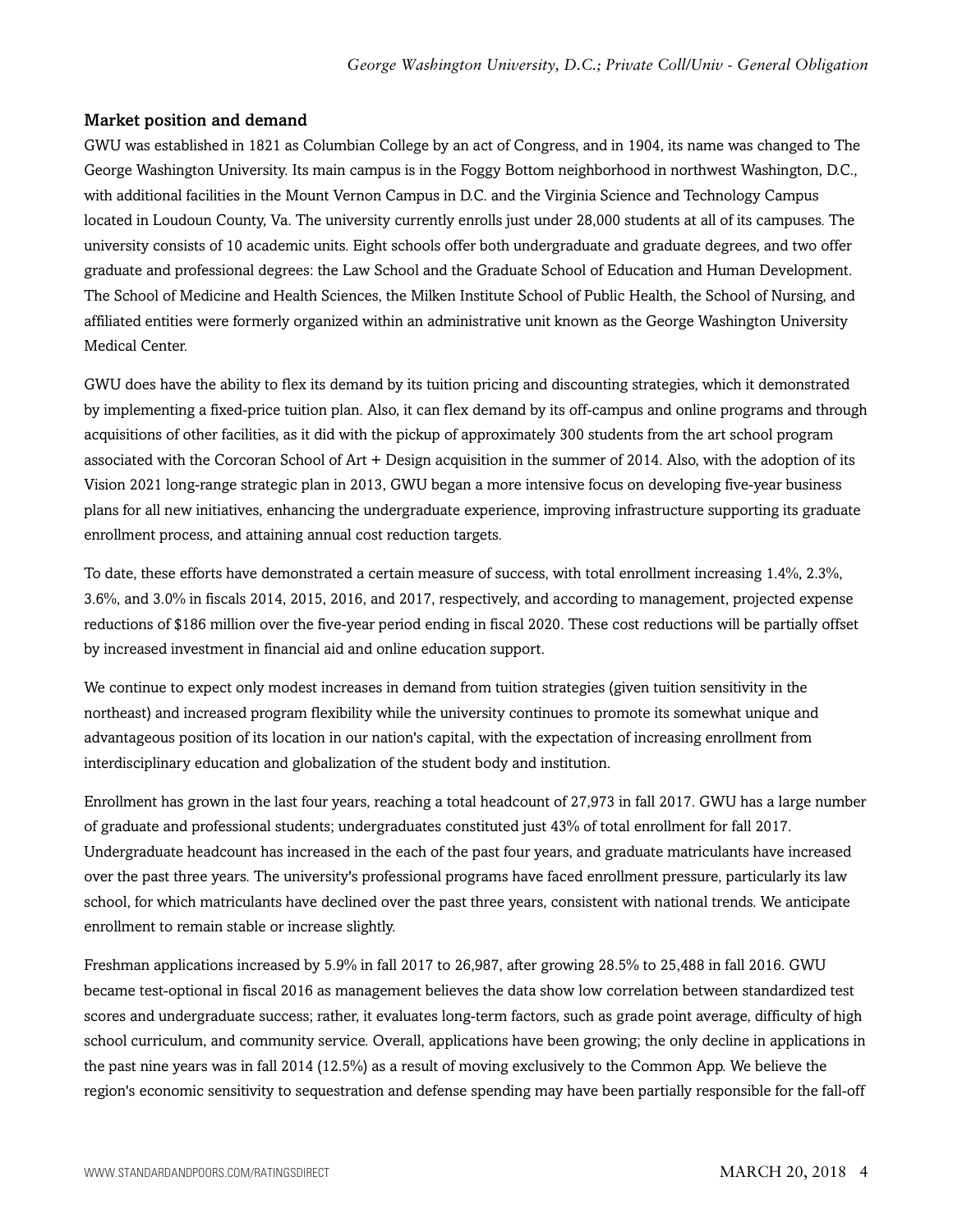in applications in fall 2014.

GWU is selective, accepting only 41% of applicants in fall 2017; that percentage decreased from 46% of freshman applicants in fall 2015 but is up from prior years, when selectivity was approximately one-third. Evidencing the competiveness of the market, the matriculation rate declined to 24% in fall 2017 from over 31% in fall 2013 and earlier. In our view, student quality is strong for fall 2017, with an average SAT score of 1355 (excluding the writing section of the SAT) for incoming freshmen.

The university uses econometric modeling for enrollment management and budgeting. This modeling gives management the data tools to make critical decisions. The enrollment management modeling is used to develop strategies to manage enrollment, retention, and revenue implications of alternative financial aid packaging strategies, as well as weigh the trade-offs between short-term revenue and compositional differences in the size and profile of the entering class.

#### Management and governance

President Thomas J. LeBlanc took office on Aug. 1, 2017. Dr. LeBlanc previously served as the executive vice president, provost, and professor of computer science and electrical and computer engineering at the University of Miami. In February 2018, the long-term chief financial officer, Lou Katz, announced that he would be retiring as of June 30, 2018. Mr. Katz will be replaced by Mark Diaz, who was a leader in budget and planning at the University of Miami. Mr. Diaz will start at GWU on Aug. 1, 2018. Other leadership changes include the appointment of Donna Arbide to the role of vice president for development and alumni relations; Ms. Arbide had been serving in an interim role in this position at the University of Miami. As part of the presidential strategic initiatives implemented by President LeBlanc, the university plans to improve fundraising performance and return on fundraising investment. Other presidential strategic initiatives include enhancing the undergraduate student experience, building the research portfolio and profile, restructuring partnerships with medical academic affiliations, and implementing service improvements in the institutional culture. Historically, we believe both management and governance have been a credit strength at GWU, and our expectation is that, following some transition, the university's governance and management will likely remain a credit strength with little possibility of becoming a potential credit risk.

### <span id="page-4-0"></span>Financial Profile

#### Financial management policies

The university prepares publicly available audited financial statements on an annual basis and internal interim financial statements monthly. We understand there are formal policies for endowment and investments and informal reserves, liquidity, and debt policies. The university operates according to a 10-year long-range strategic plan supplemented by rolling five-year business plans. We also understand the university is fully accredited and has had no regulatory infractions.

The university also meets standard annual disclosure requirements and has an enterprise risk management program in place that is actively monitored. The financial policies assessment reflects our opinion that, while there may be some areas of risk, the organization's overall financial policies are not likely to negatively affect its future ability to pay debt service. Our analysis of financial policies includes a review of the organization's financial reporting and disclosure,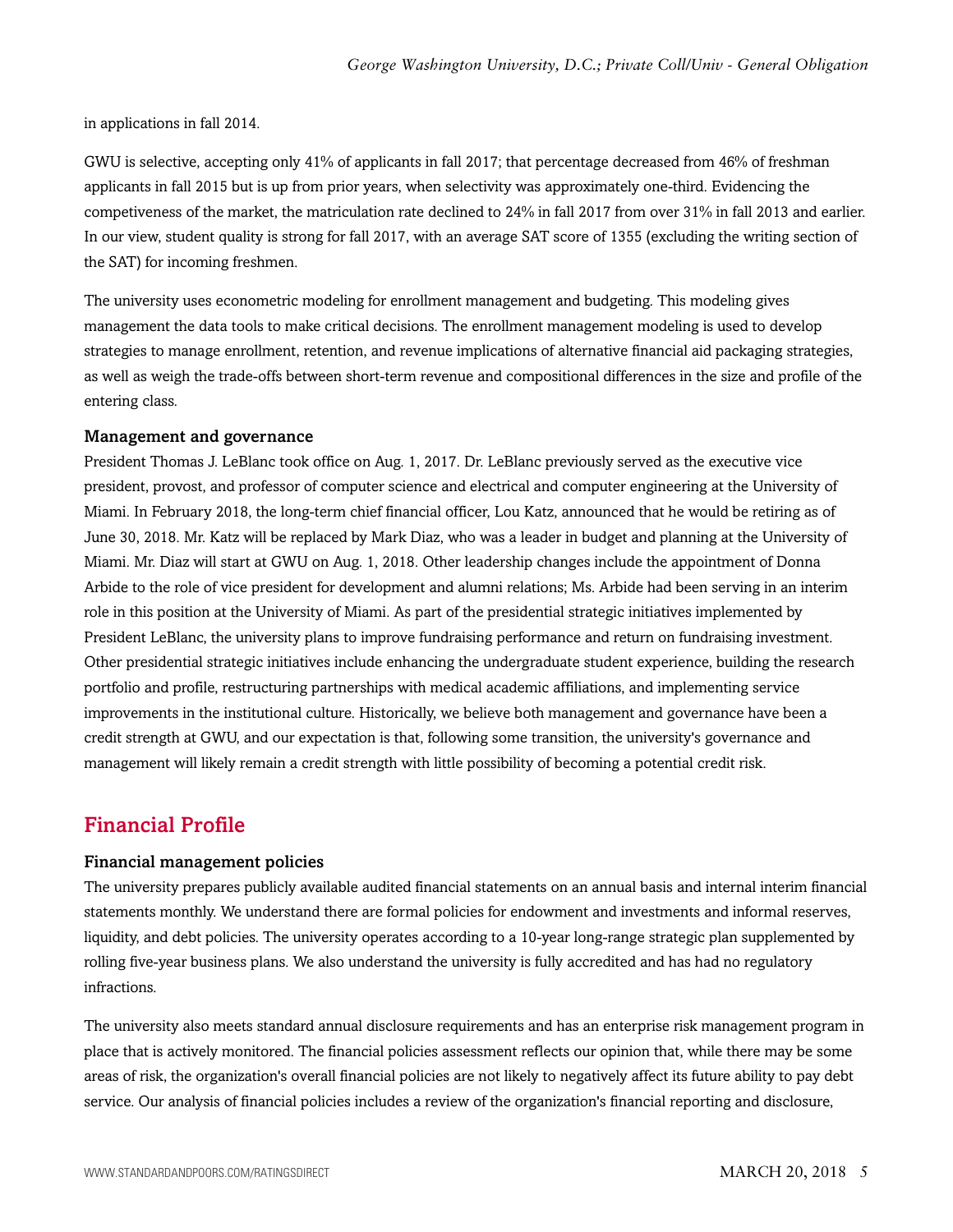investment allocation and liquidity, debt profile, contingent liabilities, and legal structure and a comparison of these policies to those of comparable providers.

#### Financial performance

The university's annual budgets do not include depreciation expense, which we do not view as a best practice, but the university does prepare detailed quarterly financial statements tracked against its budget, which we view as a good financial practice. Also, management has focused heavily on maintaining an above-average level of liquidity in its investment portfolio, and controlling university expenses, which has allowed for operating surpluses in most recent years.

In fiscal 2017, the university had a \$46 million full-accrual-based operating surplus on an adjusted basis (including rental income and endowment spending, but excluding investment gains), or a positive 2.9% of total operating expenses. This improvement comes following the university's fiscal 2016 \$17 million full-accrual-based operating deficit on an adjusted basis, or negative 1.1% of total adjusted operating expenses. However, for four of the five years up to fiscal 2016, the university realized a full-accrual-based operating surplus. Management expects positive margins to continue in the two-year outlook horizon. The university is in year four of a five-year plan as part of its comprehensive budget strategy to grow its revenues and align its costs. To address affordability, in fall 2004, management implemented a five-year fixed-tuition rate that slowed somewhat the rate of net tuition revenue growth to 1.5% in fiscal 2014 from 5.3% in fiscal 2013 and from 5.6% in fiscal 2012. However, in fiscals 2015 and 2016, GWU reported net tuition growth of 5.1% in each year, and in fiscal 2017, net tuition grew by 8.7%. Total tuition, fees, and room and board were \$66,518 in fall 2017, up 3.2% from the prior year's amount.

In our view, GWU generally has good revenue diversity, with tuition revenues accounting for 63% of total adjusted operating revenues in fiscal 2017, followed by grants and contracts at 12% and auxiliary sources at 7%. Research funding increased to \$191 million in fiscal 2017, the second-highest year behind a high of \$199 million in fiscal 2014. Tuition increases have been modest, in our view, with undergraduate tuition and fees up 3.2% for fiscal 2017 over the prior year; a 3.0% increase was implemented in fiscal 2018, and fiscal 2019 tuition will increase by 3.2%. Under the current university policy, tuition for undergraduates is fixed for five years. Management has taken steps in the past decade to limit GWU's health care activities, including selling a majority interest in its hospital in 1997, creating a separately incorporated faculty-practice plan in 2000, and discontinuing its health care plan in 2002. We believe that management's budgeting practice is sound and that management has generally executed well and in timely fashion on its financial and strategic plan.

#### Available resources

At fiscal year-end June 30, 2017, GWU's unrestricted resources totaled \$1.6 billion, its ER \$2.1 billion, its cash and investments \$2.5 billion, and total debt \$1.8 billion. When compared with adjusted operating expenses, ER were adequate, at 134%, and somewhat lower on a pro forma debt (including the effect of the series 2018 bonds) basis, at 114%. Cash and investments were stronger as of June 30, 2017, equal to 159% of adjusted operating expenses and 135% of pro forma debt.

GWU's available resources, and related ratios, are adequate to support the current level of its debt and rating, as supplemented by its strong annual contributions and gifts. However, additional debt issuance without a commensurate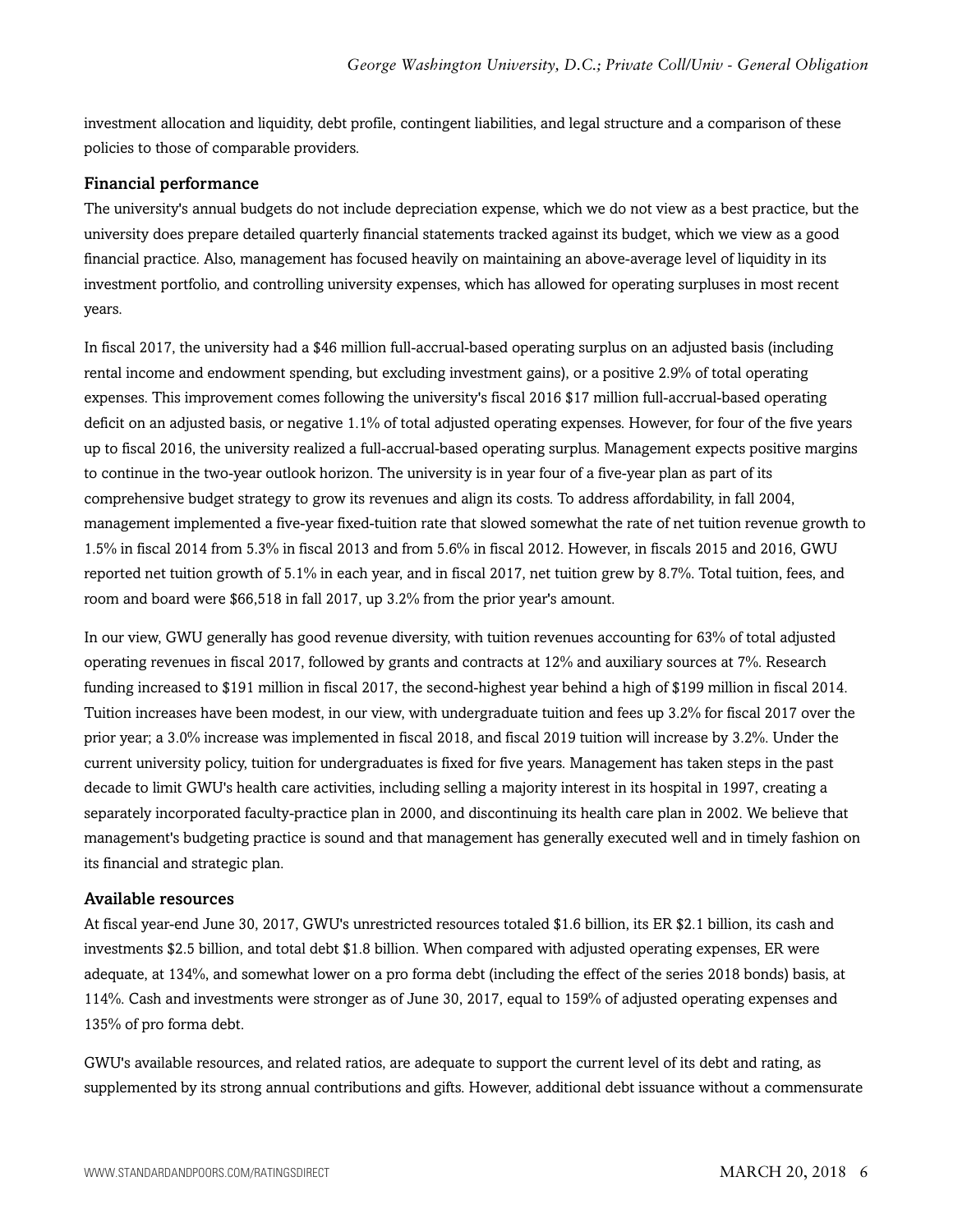increase in financial resources could pressure the existing rating.

GWU's endowment has risen 32% over the past five years to \$1.7 billion as of fiscal year-end 2017 from \$1.3 billion at fiscal year-end 2012. The endowment's asset allocation is diverse, in our view, but more heavily invested in real estate, at about 43%, than the allocations of comparable peers. GWU's endowment spending policy target is 5% of the market value (including real estate). GWU bases the annual increase in endowment spending on the change in the consumer price index for the D.C. metropolitan area for the previous calendar year. The actual endowment spend in fiscal 2017 was 4.8%.

On July 1, 2011, GWU began a major \$1 billion fundraising campaign that concluded on June 30, 2017. The campaign exceeded the target and raised \$1.024 billion. The campaign's proceeds are being used mainly to enhance the university's academic programs, and annual giving has been strong. The presidential strategic initiatives are targeting to improve fundraising performance and return on fundraising investment, as well as engage alumni in the life of the university. We believe the university's fundraising may ease some of the pressure on the university's current high capital spend rate and positions it well for future growth.

#### Debt and contingent liabilities

While GWU's total assets have grown 26% over the past five years ended in fiscal year 2017 to over \$4.3 billion, its long-term debt has risen at a slightly higher rate of 27% to \$1.8 billion, which we consider high for the rating category, as it has engaged in heavy capital spending to renovate and expand its campus. The cash flow realized from depreciation and amortization in fiscal 2017 totaled \$82 million, while capital spending totaled \$71 million.

The university has a high debt load, in our opinion. The university issued much of its debt as taxable bonds with bullet maturities to take advantage of low interest rates. However, the taxable series produce an uneven debt structure with large bullets. With a portion of the series 2018 bonds, the university is refinancing approximately \$521 million in bullet maturities due in the next five years. Additionally, management is issuing \$250 million in new money to construct a new residence hall and renovate Thurston Hall (\$100 million), as well as increase liquidity for academic programming and student experience priorities (\$150 million). The debt service for the new money could be paid for by revenue generated by the residence hall revenue, as well as increased annual investment real estate cash flow. The series 2018 taxable bonds will have a bullet maturity of 30 years. All of GWU's debt is fixed rate, which we believe provides predictability to the debt portfolio.

Certain financial and investment practices might seem somewhat risky (e.g., issuing debt with bullet maturities, thus creating refinancing risk and having an investment portfolio with a significant allocation of real estate, which is typically thought of as less liquid); however, management reports that its overall cost of capital is approximately 4.3% and that many of its real estate holdings (and related debt) are due to transactions with governmental or related entities such that GWU gets a guaranteed cash flow and comfort from knowing that its ability to expand in the future is assured by controlling properties and buildings not currently needed but that will be available in the future.

We anticipate continuation of strong risk management and financial policies. We also expect that further investment in real estate will be limited to deals that have a clear long-term advantage to the university and an associated cash flow that does not jeopardize the liquidity position.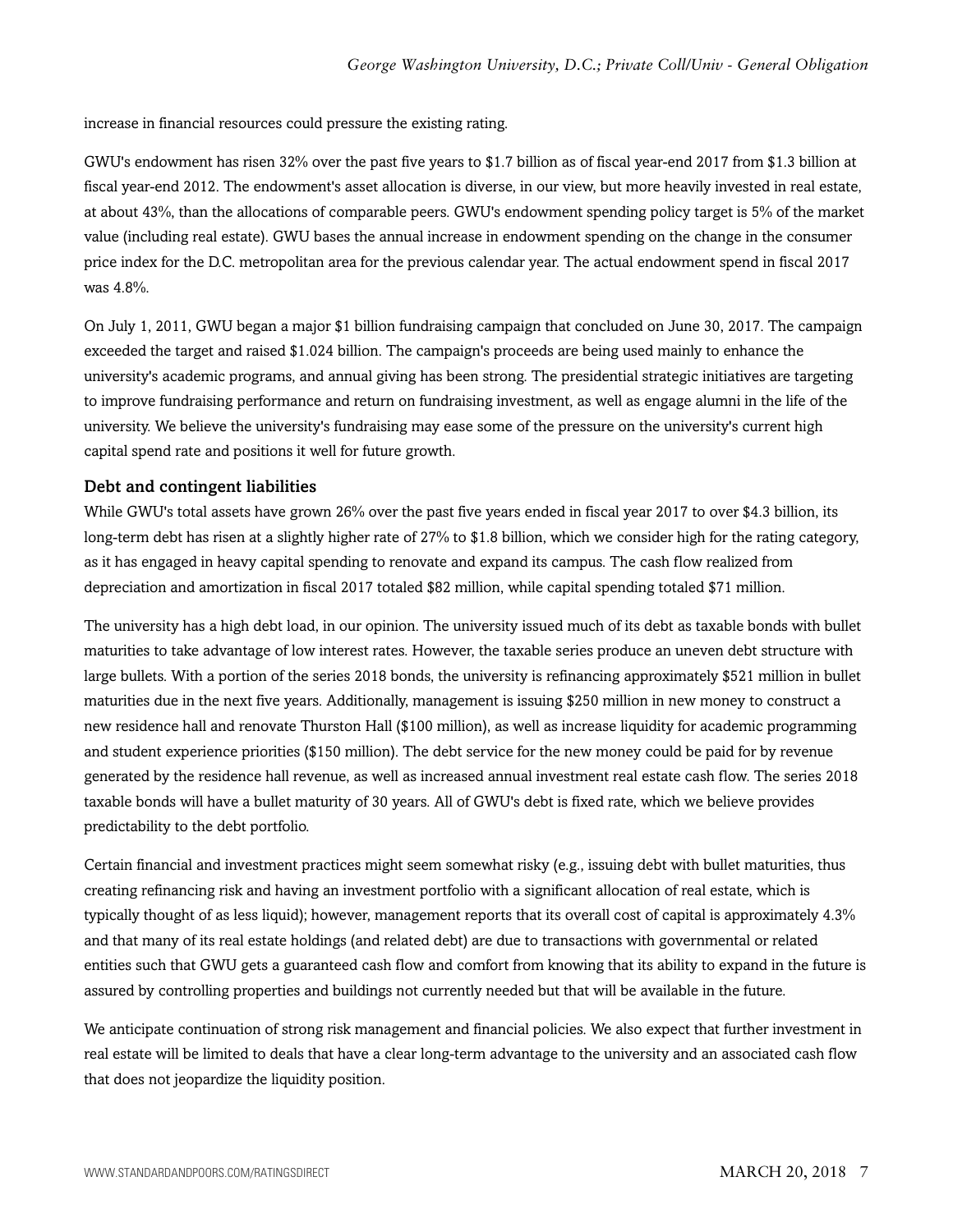We believe the university tackled a number of deferred maintenance projects and made other key investments in new buildings recently that included the aforementioned science and engineering hall and the new school of public health building; these large projects are funded from either cash flow from real estate investments, or philanthropy, or both. We also believe these investments should enable GWU to realize very modest enrollment growth in the coming years despite an increasingly competitive higher education sector.

We are estimating pro forma MADS of \$138 million based on a smoothing of the total aggregate debt service due over the next 30 years; this equals 8.8% of fiscal 2017 adjusted operating expenses, which we consider high. The university does not have any off-balance-sheet debt, and has not entered into any swaps or other derivative arrangements. Currently, GWU has no additional new-money GO debt plans.

#### George Washington University, District of Columbia

| <b>Enterprise And Financial Statistics</b>           |        |                               |                                                                            |           |           |            |  |  |
|------------------------------------------------------|--------|-------------------------------|----------------------------------------------------------------------------|-----------|-----------|------------|--|--|
|                                                      |        | --Fiscal year ended June 30-- | <b>Medians for 'A' rated Private</b><br><b>Colleges &amp; Universities</b> |           |           |            |  |  |
|                                                      | 2018   | 2017                          | 2016                                                                       | 2015      | 2014      | 2016       |  |  |
| <b>Enrollment and demand</b>                         |        |                               |                                                                            |           |           |            |  |  |
| Headcount                                            | 27,973 | 27,159                        | 26,212                                                                     | 25,613    | 25,264    | <b>MNR</b> |  |  |
| Full-time equivalent                                 | 23,520 | 22,883                        | 22,032                                                                     | 21,409    | 21,132    | 3,659      |  |  |
| Freshman acceptance rate (%)                         | 41.0   | 40.2                          | 46.5                                                                       | 43.8      | 34.4      | 63.1       |  |  |
| Freshman matriculation rate (%)                      | 23.6   | 24.6                          | 28.1                                                                       | 28.9      | 31.4      | <b>MNR</b> |  |  |
| Undergraduates as a % of total<br>enrollment $(\% )$ | 42.9   | 42.4                          | 42.6                                                                       | 41.9      | 41.0      | 82.3       |  |  |
| Freshman retention (%)                               | 91.2   | 90.2                          | 93.9                                                                       | 93.4      | 92.3      | 86.0       |  |  |
| Graduation rates (six years) (%)                     | 80.6   | 83.7                          | 83.0                                                                       | 81.3      | N.A.      | <b>MNR</b> |  |  |
| Income statement                                     |        |                               |                                                                            |           |           |            |  |  |
| Adjusted operating revenue<br>(\$000s)               | N.A.   | 1,612,251                     | 1,500,927                                                                  | 1,490,303 | 1,392,947 | <b>MNR</b> |  |  |
| Adjusted operating expense<br>(\$000s)               | N.A.   | 1,566,642                     | 1,518,078                                                                  | 1,487,970 | 1,429,613 | <b>MNR</b> |  |  |
| Net operating income (\$000s)                        | N.A.   | 45,609                        | (17, 151)                                                                  | 2,333     | (36, 666) | <b>MNR</b> |  |  |
| Net operating margin (%)                             | N.A.   | 2.91                          | (1.13)                                                                     | 0.16      | (2.56)    | 2.57       |  |  |
| Change in unrestricted net assets<br>(\$000s)        | N.A.   | 162,385                       | (55, 545)                                                                  | 3,686     | 85,577    | MNR        |  |  |
| Tuition discount (%)                                 | N.A.   | 28.4                          | 28.7                                                                       | 28.3      | 28.2      | 34.9       |  |  |
| Tuition dependence (%)                               | N.A.   | 63.2                          | 62.8                                                                       | 59.8      | 60.8      | <b>MNR</b> |  |  |
| Student dependence (%)                               | N.A.   | 70.4                          | 69.6                                                                       | 66.4      | 67.9      | 87.2       |  |  |
| Health care operations<br>dependence (%)             | N.A.   | N.A.                          | N.A.                                                                       | N.A.      | N.A.      | <b>MNR</b> |  |  |
| Research dependence (%)                              | N.A.   | 11.9                          | 12.0                                                                       | 12.7      | 14.3      | <b>MNR</b> |  |  |
| Endowment and investment<br>income dependence (%)    | N.A.   | 8.4                           | 9.5                                                                        | 8.8       | 9.2       | <b>MNR</b> |  |  |
| <b>Debt</b>                                          |        |                               |                                                                            |           |           |            |  |  |
| Outstanding debt (\$000s)                            | N.A.   | 1,769,008                     | 1,728,703                                                                  | 1,549,844 | 1,361,030 | 102,389    |  |  |
| Proposed debt (\$000s)                               | N.A.   | 794,830                       | N.A.                                                                       | N.A.      | N.A.      | <b>MNR</b> |  |  |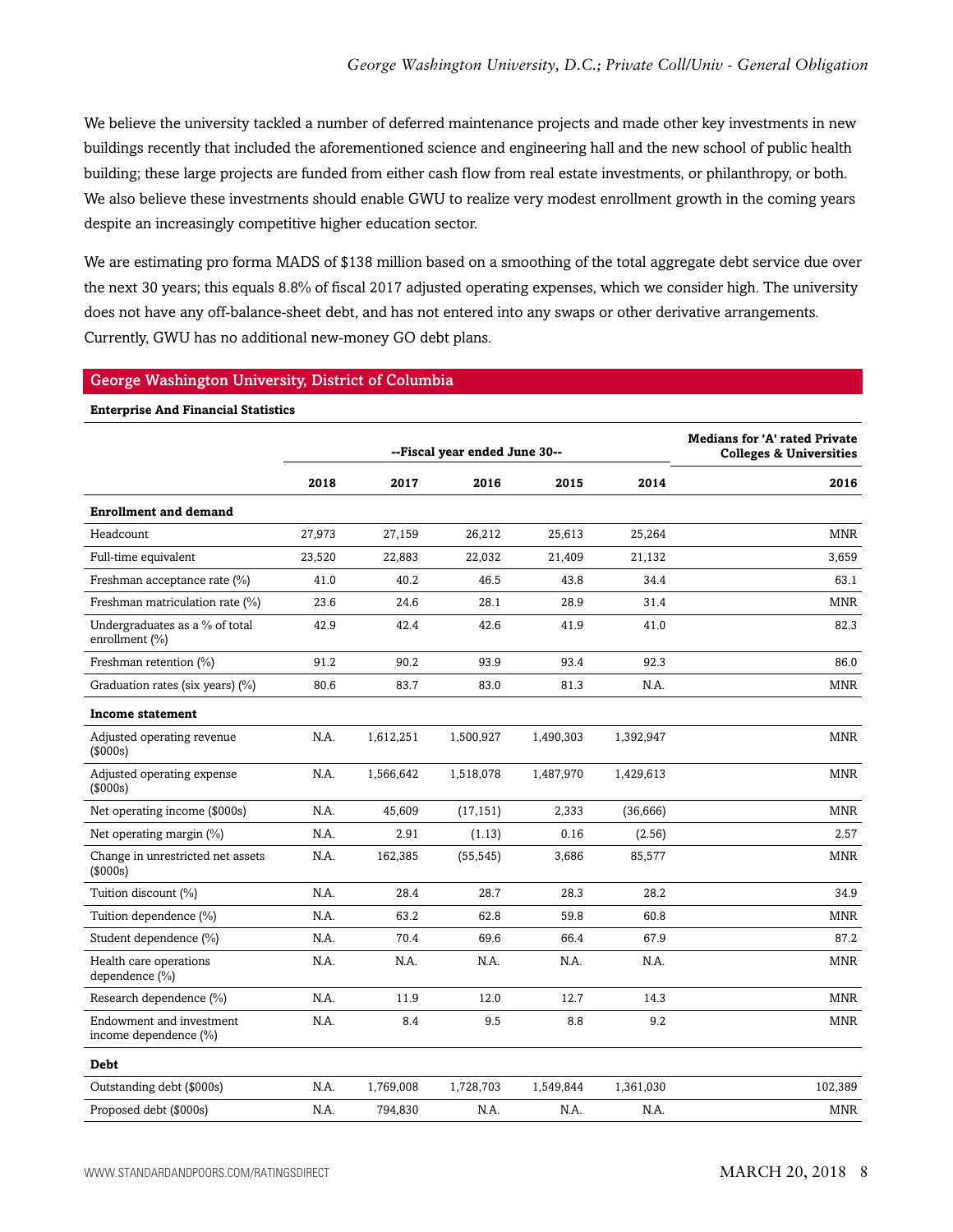#### George Washington University, District of Columbia (cont.)

#### **Enterprise And Financial Statistics**

|                                                   |      | --Fiscal year ended June 30-- | <b>Medians for 'A' rated Private</b><br><b>Colleges &amp; Universities</b> |           |           |            |
|---------------------------------------------------|------|-------------------------------|----------------------------------------------------------------------------|-----------|-----------|------------|
|                                                   | 2018 | 2017                          | 2016                                                                       | 2015      | 2014      | 2016       |
| Total pro forma debt (\$000s)                     | N.A. | 1,840,898                     | N.A.                                                                       | N.A.      | N.A.      | <b>MNR</b> |
| Pro forma MADS                                    | N.A. | 138,112                       | N.A.                                                                       | N.A.      | N.A.      | <b>MNR</b> |
| Current debt service burden (%)                   | N.A. | 5.41                          | 4.98                                                                       | 5.52      | 4.86      | <b>MNR</b> |
| Current MADS burden (%)                           | N.A. | 6.74                          | 6.96                                                                       | 7.32      | 6.63      | 4.44       |
| Pro forma MADS burden (%)                         | N.A. | 8.82                          | N.A.                                                                       | N.A.      | N.A.      | <b>MNR</b> |
| <b>Financial resource ratios</b>                  |      |                               |                                                                            |           |           |            |
| Endowment market value (\$000s)                   | N.A. | 1,729,147                     | 1,570,278                                                                  | 1,616,357 | 1,576,508 | 200,977    |
| Cash and investments (\$000s)                     | N.A. | 2,484,055                     | 2,209,371                                                                  | 2,125,622 | 2,023,698 | MNR        |
| Unrestricted net assets (\$000s)                  | N.A. | 1,577,712                     | 1,415,327                                                                  | 1,470,872 | 1,467,186 | <b>MNR</b> |
| Expendable resources (\$000s)                     | N.A. | 2,099,492                     | 1,832,027                                                                  | 1,774,747 | 1,731,123 | <b>MNR</b> |
| Cash and investments to<br>operations (%)         | N.A. | 158.6                         | 145.5                                                                      | 142.9     | 141.6     | 137.7      |
| Cash and investments to debt (%)                  | N.A. | 140.4                         | 127.8                                                                      | 137.2     | 148.7     | 243.9      |
| Cash and investments to pro<br>forma debt $(\% )$ | N.A. | 134.9                         | N.A.                                                                       | N.A.      | N.A.      | <b>MNR</b> |
| Expendable resources to<br>operations $(\% )$     | N.A. | 134.0                         | 120.7                                                                      | 119.3     | 121.1     | 81.0       |
| Expendable resources to debt (%)                  | N.A. | 118.7                         | 106.0                                                                      | 114.5     | 127.2     | 151.8      |
| Expendable resources to pro<br>forma debt (%)     | N.A. | 114.0                         | N.A.                                                                       | N.A.      | N.A.      | <b>MNR</b> |
| Average age of plant (years)                      | N.A. | 10.6                          | 10.0                                                                       | 10.5      | 10.5      | 13.5       |

N.A.--Not available. MNR--Median not reported. MADS--Maximum annual debt service. Total adjusted operating revenue = unrestricted revenue less realized and unrealized gains/losses and financial aid. Total adjusted operating expense = unrestricted expense plus financial aid expense. Net operating margin = 100\*(net adjusted operating income/adjusted operating expense). Student dependence = 100\*(gross tuition revenue + auxiliary revenue) / adjusted operating revenue. Current debt service burden = 100\*(current debt service expense/adjusted operating expenses). Current MADS burden = 100\*(maximum annual debt service expense/adjusted operating expenses). Cash and investments = cash + short-term and long-term investments. Expendable resources = unrestricted net assets + temp. restricted net assets - (net PPE- outstanding debt). Average age of plant = accumulated depreciation/depreciation and amortization expense.